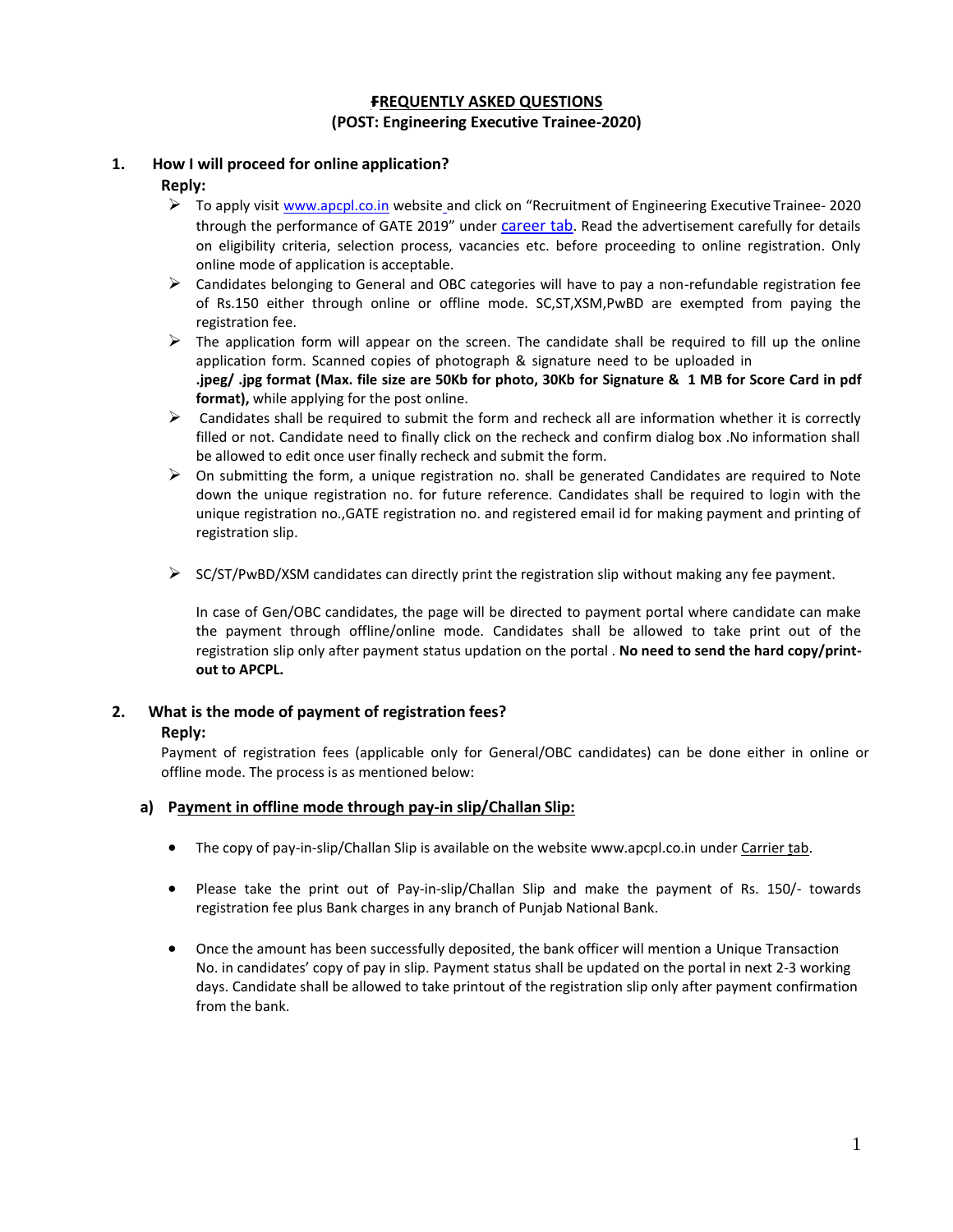Candidates are advised to retain a copy of this pay in slip for future reference.

### **b) Payment in online mode:**

- Candidate shall be allowed to make online payment only through PNB payment portal link available on the portal
- In this mode, when you select the online payment option, a new separate window of payment through 'PNB Payment Gateway' will open, wherein you will have to fill all the info and make the payment. Please note that all the informations are correctly filled before making the final payment.
- Once you are directed to the PNB Payment Gateway page, you will have the option to pay your fees (Rs.150/-) by using Net-banking/Credit Card/Debit Card mode. Candidates will have to bear the bank charges/card charges, as applicable.
- After the payment is done, a payment receipt will generate showing the transaction ID, date of payment and payment status. Please note this transaction ID for future reference and close/minimize the payment portal window. Payment shall be updated on the portal in next 2-3 working days. Candidate shall be allowed to take printout of the registration slip only after payment confirmation from the bank
- 3. **Will APCPL refund the registration fee in case my candidature is rejected due to any reason? Reply:** The registration fee is non-refundable under any circumstance (except for such cases of successful online payment against unsuccessful registration.
- **4. What are the documents to be uploaded while filling up the online application? Reply:** Scanned copies of photograph & signature are required to be uploaded in .jpeg/ .jpg format (Max. file size are 50Kb for photo, 30Kb for Signature & 1 MB for Score Card in pdf format) while applying for the post online.
- **5. I've entered the wrong Email-Id/Address/DOB/Phone number/Marks/ Institute name/Journal Number and I want to change it. Is it possible? Reply:** Data once entered and submitted can't be changed.
- **6. My current residential address is temporary and it is likely to be shifted soon, so which address I should provide?**

**Reply:** Please provide a permanent address to avoid time loss in receiving official communication/letters.

### **7. Do I need to send the print out of registration slip to APCPL?**

**Reply:** There is no need to send the print out of registration slip generated from the system. However, it is advised to keep the printout of registration slip for future reference.

### **8. If I finally get selected in APCPL, can I get the extension in joining time?**

**Reply:** The training program for all the Trainees will begin simultaneously. Being a standardized program, it is not possible to grant any extension in joining time. However, extension in joining time (against notice period) will be given for candidates who are employed elsewhere.

#### **9. Will my GATE-2019 Score be valid for ET-2020?**

**Reply:** For ET-2020, GATE performance of 2019 only will be valid.